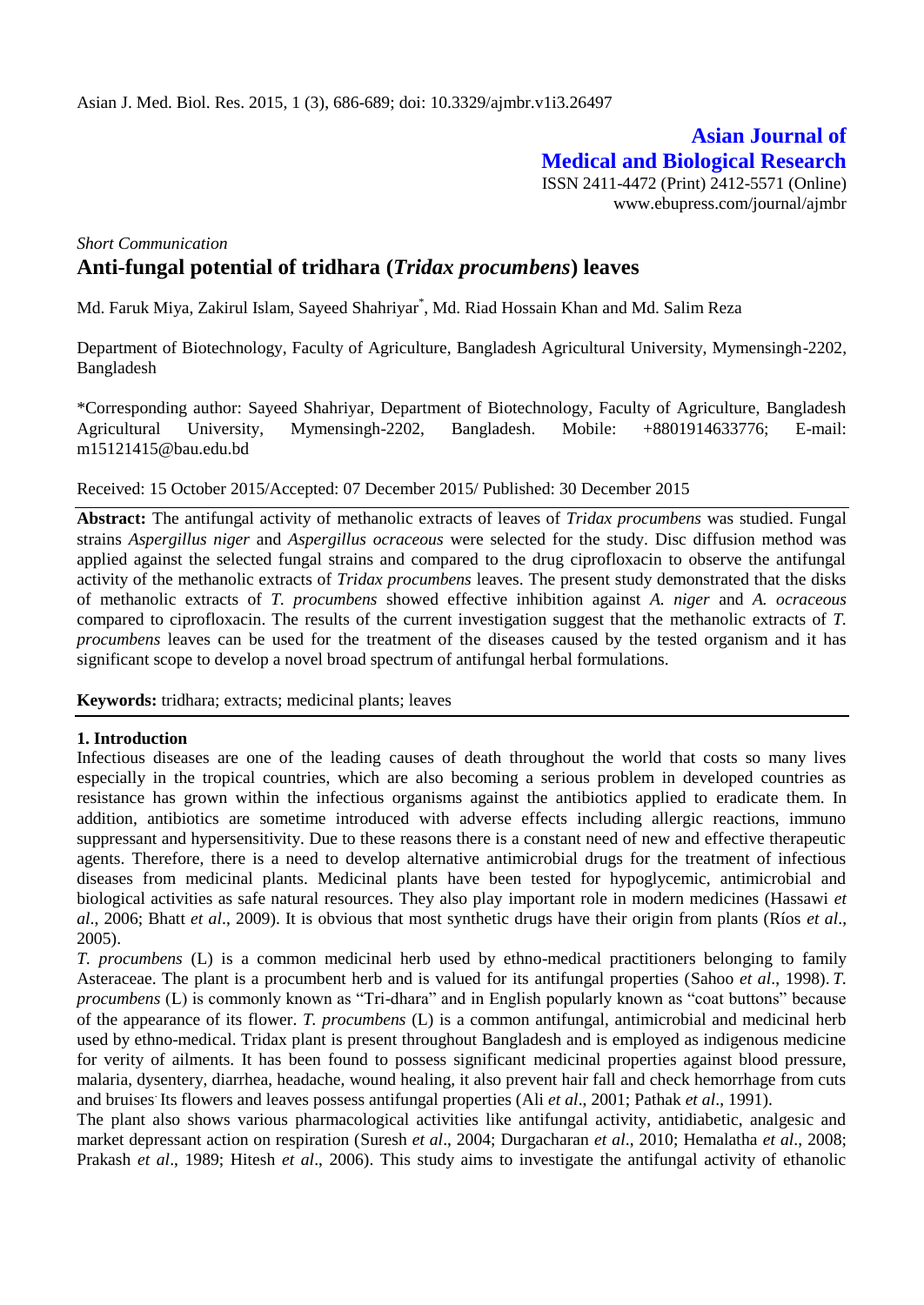extract of leaves of *T. procumbens* (L) against *Aspergillus niger* and *Aspergillus ocraceous* comparing with ciprofloxacin.

# **2. Materials and Methods**

## **2.1. Plant material**

The leaves of *T. procumbens* plant was collected from local area of Jessore University of Science and Technology campus region of Jessore. It was then botanically identified. The cleaned plant parts are then allowed for complete shade drying and then made to fine powder with a mechanical grinder and stored in an airtight container.

## **2.2. Preparation of the extracts**

The coarse powders from *T. procumbens* leaves were then subjected to successive extractions by methanol. The extraction was placed on a shaker at 40°C temperature for 24 hours for mild shaking. The crude extracts were then filtered by passing the extracts through filter paper and then concentrated under vacuum at 40°C by using a rotary evaporator. The residual extracts were stored in refrigerator at 4°C in small and sterile plastic bottles.

## **2.3. Fungal strain**

Strains of the *A. niger* and *A. ocraceous* were obtained from Regional Agricultural Research Station. The fungus was grown at 27 °C on potato dextrose agar (PDA). Spores of the fungus were collected from cultures on agar plates after 3 days as described (Broekaert *et al*., 2011).

# **2.4. Preparation of potato dextrose agar (PDA) media**

Potato is boiled with water for 30 minutes then 50ml potato extract took in a conical flask with 1gm glucose and  $P<sup>H</sup>$  was adjusted to 5.6 for growing fungus. Finally 1gm agar was added in the conical flask.

## **2.5. Preparation of test sample**

100 mg of the leaf extract were accurately weighed by the electronic balance and taken in small volumetric flasks. Then 1600 µl of methanol was added and triturated in unidirectional manner using a vortex mixer. So, these samples were prepared by addition of solvent calculatively.

# **2.6. Application of discs**

Three types of discs were used for antibacterial screening: 1. sample discs, 2. standard discs and 3. blank discs. Each potato dextrose agar (PDA) plates were divided into four portions i.e. two for samples one for standard (positive control) and one for blank (negative control).

#### **2.7. Sample disc application**

Sterile filter paper discs (5 mm in diameter) were taken as sample discs were placed on surface of the media at accurate positions. 10  $\mu$ l of the test sample from 25  $\mu$ g/ $\mu$ l and 50  $\mu$ g/ $\mu$ l solutions were applied on the discs aseptically under the laminar air flow to get concentration of 250 µg and 500 µg per disc respectively for each sample.

# **2.8. Blank disc application**

Sterile filter paper discs (5 mm in diameter) were taken as sample discs. 10 µl methanol was applied on the blank discs as negative control. They ensure that the residual solvent's activity and the filter paper were not active themselves.

# **2.9. Standard disc application**

Ciprofloxacin (5 µg/ disc) antibiotic discs were used as positive control to ensure the activity of standard antibiotic against the test organisms as well as for comparison of the response produced by the known antimicrobial agent with that produced by test samples. Ciprofloxacin (5 µg/ disc) was placed on the labeled portion of the petri dish. Finally the plates were incubated upside down at 37°C for 16-18 hours.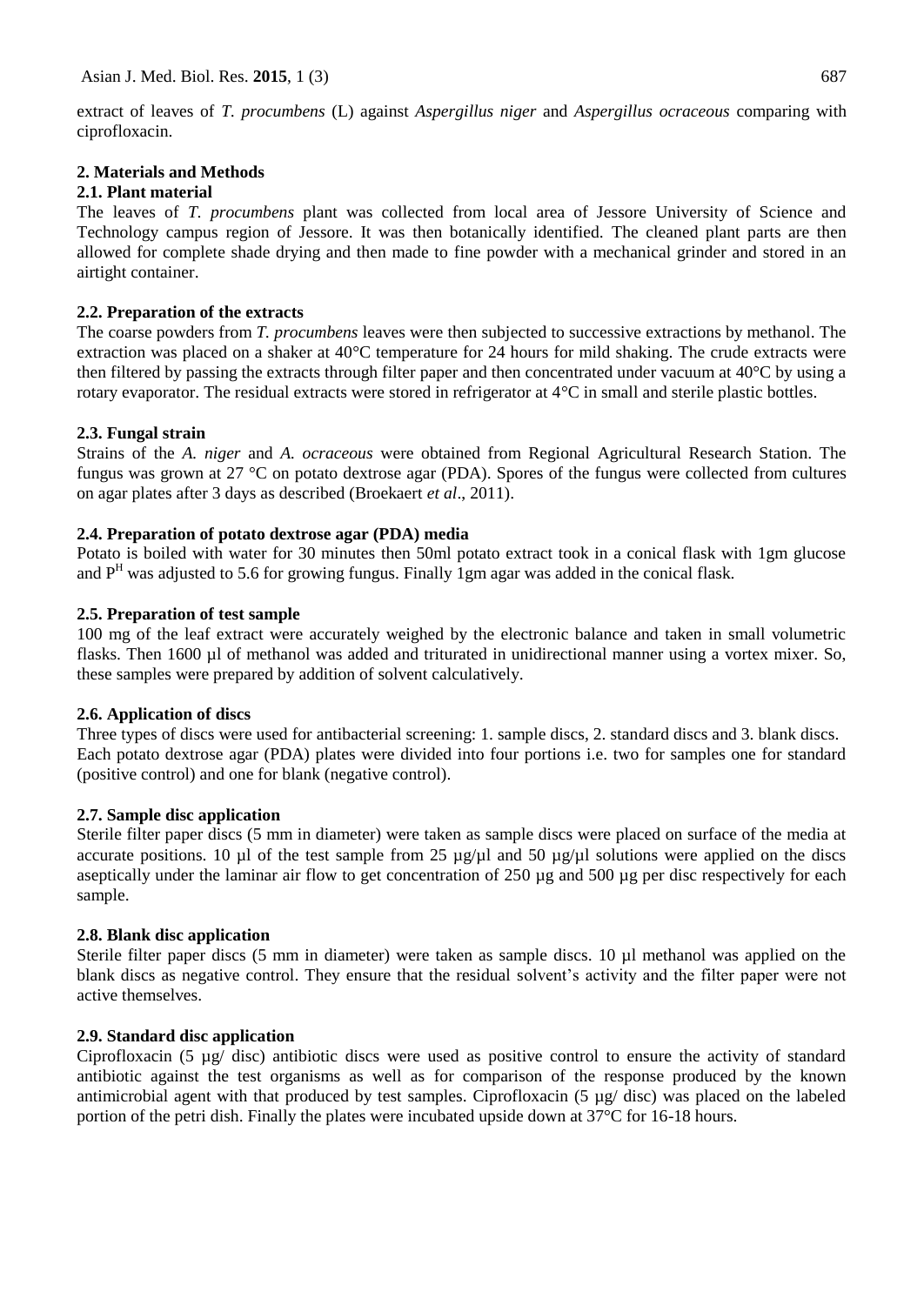# **3. Results**

Methanolic extracts were found to be most active and significant than corresponding organic extracts. Methanolic extracts were found to be active against two tested fungi (*A. niger* and *A. ocraceous*). The fungal strains *A. niger* and *A. ocraceous* shown zone of inhibition 13 mm and 12 mm respectively (Figure 1). Negative control (disc containing only solvent) showed no zone against any fungas. The positive controls (ciprofloxacin) also produce zone of inhibition of 11 mm and 10 mm against *A. niger* and *A. ocraceous* respectively (Table 1). The results demonstrate that methanolic extracts of the selected plant leaves possess challenging antifungal activity against the studied fungal strains compared with the familiar antifungal ciprofloxacin.

# **4. Discussion**

The therapeutic value of the medicinal plants lies in the chemical constituents present in it. The phytochemical constituents are the main agents for the bioactivity of plant extracts. The most important of these bioactive constituents of plants are alkaloids, tannins, flavonoids and phenolic compounds (Hill, 1952). Antimicrobial activity also depends on variation of extraction and parts of the plant are being used. Microorganisms are the concealed enemies to the mankind. There are a lot of antifungal drugs of which some are discovered or established and over 250,000 undiscovered flowering plants with medicinal properties exist worldwide (Madureira *et al*., 2008). Hence, the last decade witnessed an increase in the investigations on plants as a source of human disease management and more natural antifungals have driven scientists to investigate the effectiveness of inhibitory compounds such as extracts from plant (Nasar-Abbass *et al*., 2004). There are several reports of antibiotics resistance of human pathogens to available antibiotics (Ganguly *et al*., 2001; Martino *et al*., 2002). The main objective of this work is to increase the utilization of biomass from herb in order to isolate new biologically active compounds. This study deals with two pathogenic fungal strains. In the present work, the antifungal potential of methanolic extracts of *T. procumbens* has been determined against microorganisms i.e., *A. niger* and *A. ocraceous*. In this study methanolic extracts is found to be very effective in inhibiting the growth of the tested fungal strains comparing with Ciprofloxacin the commercial antifungal drug. This investigation has opened up the possibility of the use of this plant in drug development for human and further studies are needed to isolate and characterize the bioactive principles to develop new antifungal drugs.

| Sample fungi    | <b>Methanol</b> (mm) | Ciprofloxacin (mm) |
|-----------------|----------------------|--------------------|
| A. niger        |                      |                    |
| ocraceous<br>A. | ∸                    |                    |



# **Figure 1. Methanol extract of** *T. procumbens* **produced highest zone of inhibition (13 mm) against A. niger.**

# **5. Conclusions**

The extracts of *T. procumbens* were found to be effective antifungal agents against human pathogens**.** This study paves the way for further attention and research to identify the active compounds responsible for the plant biological activity with the required minimum zone of inhibition. Further studies should be undertaken to elucidate the exact mechanism of action by which extracts exert their antifungal effect to identify the active